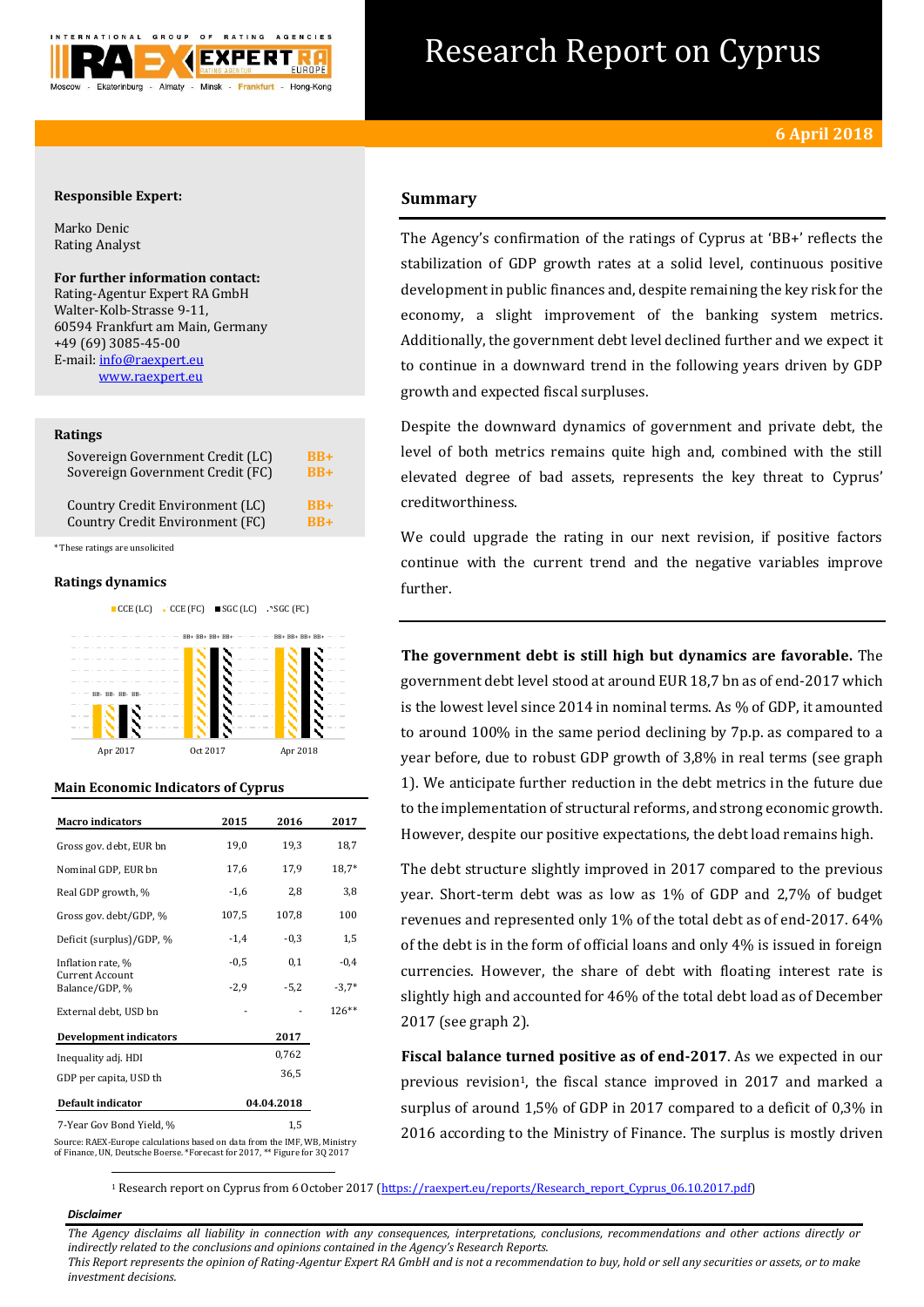F X I

 $O F$ 

AGENCIES

**Graph 1:** General government debt to GDP

GROUP







Source: RAEX-Europe calculations based on data from Ministry of Finance

**Graph 3:** HICP, % y-o-y



Source: RAEX-Europe calculations based on data from the IMF and Ministry of Finance

by an increase in tax collection and social security contributions, while on the expenditure side the subsidies declined. The Agency expects the fiscal surpluses to continue in the following years, driven by the solid economic performance and responsible fiscal policy. However, the current delay in the implementation of structural reforms and privatization plans could impose a certain risk on the public finances. The government continues with the fiscal consolidation process, with the focus on productivity enhancing projects to improve long term growth. Therefore, we can expect public investment in the R&D sector and more favorable tax regime for innovative small and medium enterprises in order to improve the country's competitiveness and attract foreign investment. However, additional pressure on public finances might arise with the implementation of the health system reform and the termination of the agreement that limits public sector wage growth to the nominal GDP growth in 2018.

**Real GDP growth was robust in 2017**. After a growth of 2,8% in 2016, the Cypriot economy grew by a strong 3,8% in 2017 mainly due to increased private consumption and a substantial growth in service exports, especially in the tourism sector. Almost all sectors grew in this period compared to the previous year, with construction (25%) mining and quarrying (8,8%) and accommodation and food service activities (9%) having the strongest increase, while the financial sector contributed negatively contracting by -1,5%.

As expected, the unemployment rate continued to decline and reached 11% as of end-2017, the lowest level since 2012, remaining below the average value of its euro peers<sup>2</sup> (see table 1). Moreover, youth unemployment continued to drop reaching a level of 24% in 2017, 5 p.p. less than a year before. The employment is mostly driven by the sectors such as commodities and real estate.

## **Table 1:** Peer comparison for 2017, %

| <b>Key Financial Ratios</b> | Cyprus  | Greece  | Italy   | Portugal | Spain   |
|-----------------------------|---------|---------|---------|----------|---------|
| GDP growth                  | 3,8     | $1,7*$  | $1,5*$  | $2.4*$   | $3*$    |
| Inflation rate              | $-0.4$  | $0.9*$  | $0.8*$  | $2.3*$   | $1,1*$  |
| Fiscal balance/GDP          | 1,5     | $0.1*$  | $-1,4*$ | $-1,3*$  | $-2,6*$ |
| Current account/GDP         | $-3,7*$ | $-0.2*$ | $2.7*$  | $0.4*$   | $1.8*$  |
| Government debt/GDP         | 105,5*  | 180,1*  | 133*    | 125,7*   | 98,6*   |
| Unemployment rate           | 11      | $22.2*$ | $11,3*$ | 9,7*     | $17,1*$ |
| FDI, net inflows/GDP**      | 25,1    | 1,6     | 1,5     | 4,1      | 2,5     |

Source: RAEX-Europe calculations based on data from the IMF and WB. \* IMF projections for 2017, \*\* Actual values from WB for 2016

The inflation (as measured by the Harmonized Index of Consumer Prices) was negative in 2017 standing at -0,4% (see graph 3) mainly driven by

<sup>2</sup> Cyprus peers include the "peripheral Eurozone" countries such as Portugal, Italy, Spain and Greece.

### *Disclaimer*

1

*The Agency disclaims all liability in connection with any consequences, interpretations, conclusions, recommendations and other actions directly or indirectly related to the conclusions and opinions contained in the Agency's Research Reports.*

*This Report represents the opinion of Rating-Agentur Expert RA GmbH and is not a recommendation to buy, hold or sell any securities or assets, or to make investment decisions.*